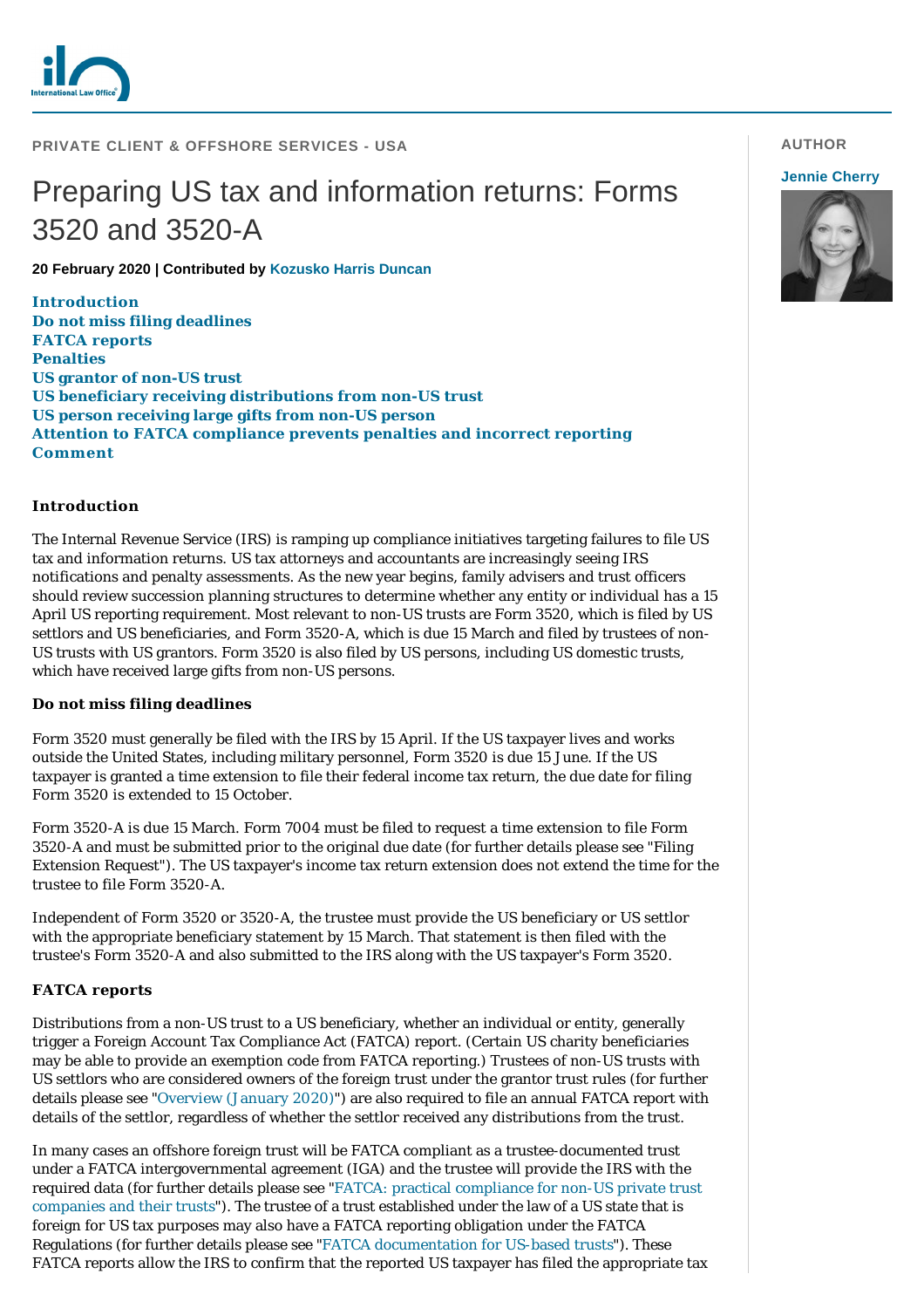and information returns. With the US taxpayer's name, address and tax identification number in hand, the IRS mails a penalty notification if a Form 3520 or 3520-A deadline is missed.

# <span id="page-1-0"></span>**Penalties**

A penalty applies if Form 3520 is not timely filed or if the information is incomplete or incorrect. Generally, the initial penalty is equal to the greater of \$10,000 or 35% of the value of property added to a trust by the US grantor or of the amount distributed to a US beneficiary, or 5% of the gross value of the trust property of which the US person is considered the grantor under US income tax rules. The penalty for failure to file Form 3520-A is levied on the US grantor even though it is the trustee who files the form.

## <span id="page-1-1"></span>**US grantor of non-US trust**

## *US grantor files Form 3520*

In most cases, a US person who settles a non-US trust, known as a 'foreign grantor trust', is treated as the owner of all income earned in the trust. Every year, the settlor must file Form 3520, Annual Return to Report Transactions with Foreign Trusts and Receipt of Certain Foreign Gifts. Attached to the form is a 'foreign grantor trust owner statement' provided by the trustee. Additional information is filed with the form if the trustee has not appointed a US agent to act on the trust's behalf when dealing with the IRS, whose agent can be the grantor or the grantor's US accountant. The US grantor will also include any income earned in the trust and attributable to the grantor on the grantor's federal income tax return, Form 1040. Form 1040 must include a completed Schedule B, Part III, Foreign Accounts and Trusts, to report information regarding the foreign grantor trust.

# *Trustee files Form 3520-A and provides foreign grantor trust owner statement*

Non-US trustees rarely have a US filing obligation other than FATCA reporting, but Form 3520-A is an important exception. A US person who is treated as an owner of any portion of a foreign trust under the US grantor trust rules must ensure that the foreign trust files Form 3520-A, Annual Information Return of Foreign Trust with a US Owner. As noted above, this form is due 15 March, not 15 April. Form 3520-A provides information about the foreign trust and its US grantor. Additional details and documentation are required if the trust has not appointed a US agent who can provide the IRS with relevant trust information and so designating a US agent is generally recommended. If the foreign trust fails to file Form 3520-A, the US grantor, and not the foreign trust, is subject to penalties. The trustee must also provide the grantor with a foreign grantor trust owner statement, the form of which is contained in Form 3520-A. The non-US trustee is not required to apply for a US tax identification number for the trust in order to file Form 3520-A. Instead, an alphanumeric reference ID number is established for the trust and used on both the trustee's Form 3520-A and the grantor's Form 3520.

## <span id="page-1-2"></span>**US beneficiary receiving distributions from non-US trust**

# *US beneficiary files Form 3520*

US persons who receive distributions from a foreign trust, regardless of the amount, must file Form 3520. This includes a US trust that receives a distribution from a foreign trust, not just individual beneficiaries. In addition to cash distributions, the US beneficiary's use of property held in a foreign trust, such as a holiday home, may be treated as a distribution to the beneficiary of the fair market value of the use of the property (for further details please see "Use of trust property deemed distribution").

## *Trustee provides foreign trust beneficiary statement*

The trustee of a foreign trust must provide a US beneficiary with either a foreign grantor trust beneficiary statement or a foreign non-grantor trust beneficiary statement. These statements must contain specified items, as detailed in the instructions to Form 3520, including a statement that the trust will permit either the IRS or the US beneficiary to inspect and copy the trust's books and records. This statement is unnecessary if the trust has appointed a US agent. The trustee may use the IRS form foreign grantor trust beneficiary statement found on page 5 of Form 3520-A and attach an explanation supporting grantor trust status. A non-grantor trust beneficiary statement must be prepared by the trustee. Failure to provide the US beneficiary with a beneficiary statement or include the specified items can cause adverse tax treatment of income items attributable to the beneficiary.

# <span id="page-1-3"></span>**US person receiving large gifts from non-US person**

US persons who receive gifts from a non-US person totalling more than \$100,000 in a calendar year are required to file Form 3520. The date of the gift, a description and its fair market value are reported, but no details regarding the non-US donor are required. The threshold for reporting gifts from a foreign corporation or partnership is \$16,388 for the 2019 reporting year and is adjusted every year. The IRS generally treats payments from corporations as dividends, which are subject to